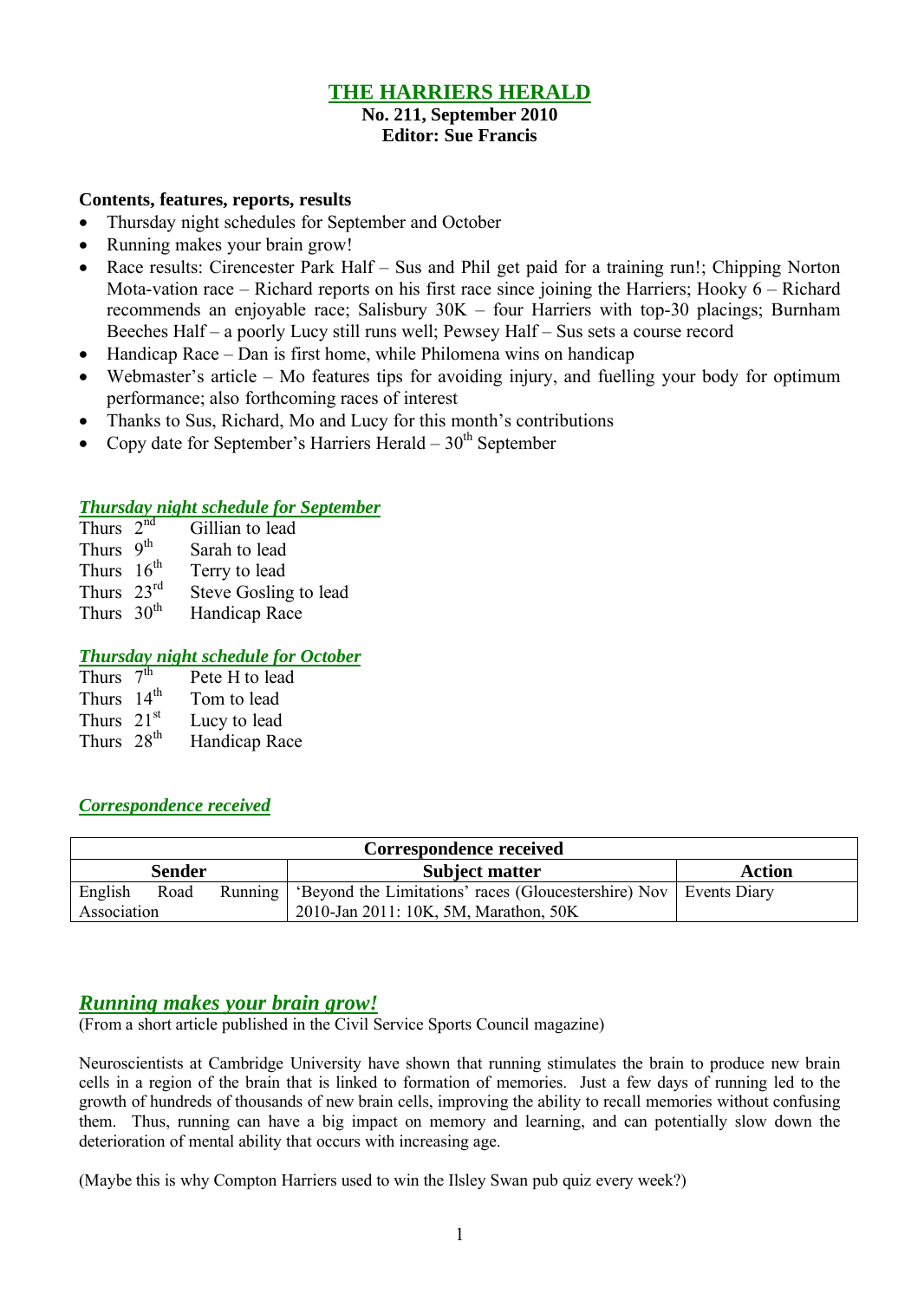## *Race reports and results*

#### *Cirencester Park Half Marathon, 1 st August* **Sus**

This half marathon took place in the picturesque Cirencester Park, and I am surprised that this is the first time that I have run a race in these beautiful surroundings as it seemed to be able to cater for it easily. At the start Phil and I were informed that the route would be slightly longer than half marathon but I did not mind as this was going to be a training run and I planned to continue after crossing the finish line with a further couple of miles.

As I got closer to the finish, going these extra miles seemed such a daunting task so I made a pact with myself after spotting a girl ahead of me about 600 yards before the finish, that if I could catch her and cross the line before her, my reward would be that I could relax and did not have to continue. I ran as fast as I have ever done before, feeling every muscle in my legs was about to burst.... and according to my reckoning I did NOT manage to grab her – so the added miles were unavoidable, I had to punish myself and continue a further 2 miles or so.

I just managed to get back and meet up with Phil as she came in. We decided to stay for the prize-giving and, to my surprise, I got the  $3<sup>rd</sup>$  lady prize, a fat £20 note, I had actually beaten the girl I used as a carrot by less than a second! Phil also did really well earning £20 by taking the first lady over 50 and with the comment "you do not look over 35" as she collected her money! So Dick, sometimes it pays to throw good money to a race you are just using as a training run as we both had £8 in the bank when we drove home!

| 1 <sup>st</sup> Man, Paul Jeqou   | 1:21:03 |
|-----------------------------------|---------|
| 1 <sup>st</sup> Lady, Kate Wright | 1:32:08 |
| Sus                               | 1:36:20 |
| Phil                              | 1:48:22 |
| 243 finished the race             |         |

## *Mota-vation Series Race 4 - Chipping Norton, 5 th August* **Richard**

This is my third year competing in this series. It consists of 5 evening races run at different locations in Oxfordshire on the first Thursday of the month, May through to September. Chipping Norton is the fourth race in the series after races at Charlton-on-Otmoor, Bletchingdon and Combe. The final race in September is run at Marston on the outskirts of Oxford.

Each race is approximately four miles and very competitive with 24 men's teams and 30 women's teams in the standings after the 3<sup>rd</sup> race.

The race at Chipping Norton was measured at 4 miles and 402 yards and was a slightly undulating triangular course starting and finishing at the Rugby Ground. As usual in this series, the race set off at a very brisk pace but, having already run the first three races this year, I had several runners to use as performance markers and I managed to finish roughly where I hoped to, given that being the holiday season a few runners were missing. My time of 27 minutes and 39 seconds gave me an 87<sup>th</sup> placed finish out of the field of 276 runners. I won't manage the September race but as it is the best 4 races of the 5 to count in the competition I will just manage an official finish placing at the end of the series.

| Race winners: |                                                         |       |
|---------------|---------------------------------------------------------|-------|
| Men           | Mathew Ashton, Aldershot, Farnham & District 20:57      |       |
|               | First Men's Team after 3 races: Abingdon A              |       |
| Women         | Jennifer McBain, Alcester Running Club                  | 25:54 |
|               | First Women's team after 3 races: Alcester Running Club |       |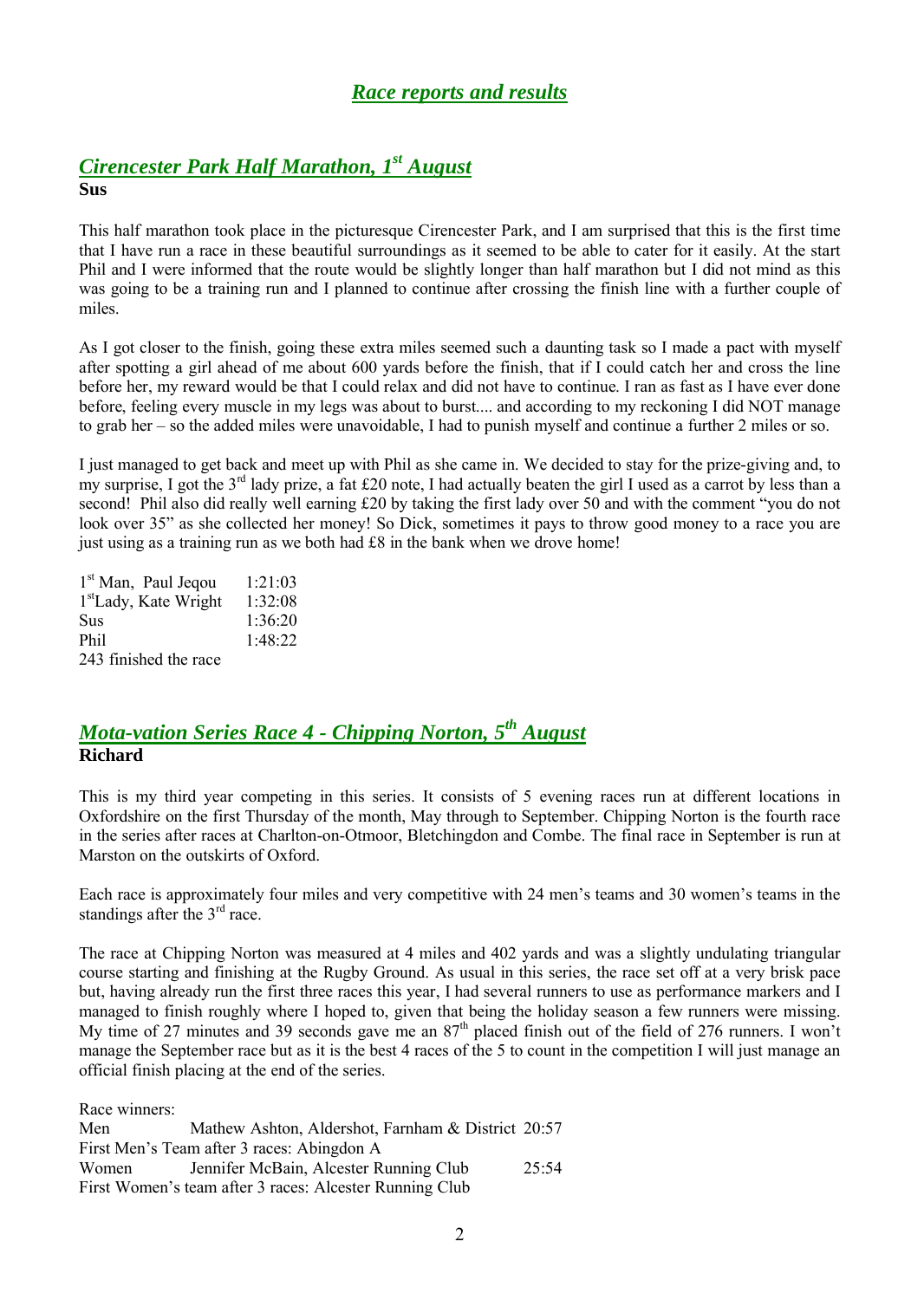## *Hooky 6 – Hook Norton, 8 th August* **Richard**

This was my first visit to this race and I was very impressed by the facilities, course and organisation. It was also a lovely day!

Being only 4 miles from Chipping Norton there were several familiar faces from Thursday night with which I could measure myself. The course is two laps of a mildly undulating 3-mile loop run over a mainly rural route with a short section through the village, and with a nice gradual downhill section of about a mile at the end of each lap.

Sponsored by the brewery, the organisers had managed to arrange a brewer's dray horse alongside the first pub on the route which gave an old time feel to the race and reminded me of the Adnams 10k I ran last November in Southwold, Suffolk.

After settling into the pace in the first half of the first lap I ran a fairly steady race, finishing immediately behind a runner who finished quite a way ahead of me on Thursday, but 2 places behind a runner I had finished well in front of in the same race! It's funny how things can be turned around in such a short period of time and over a slightly different distance of course. I finished  $48<sup>th</sup>$  in 40:28.

As it was the 25<sup>th</sup> running of the race everyone received a high quality black and silver T-shirt at the finish together with a generous goody bag. This was an enjoyable race and I would definitely recommend it.

Race winners:

| Men   | Paul Fernandez  | Abingdon Amblers | 32:15 (he had been $5th$ man on Thursday)                |
|-------|-----------------|------------------|----------------------------------------------------------|
| Women | Jennifer McBain |                  | Alcester Running Club 37:44 (repeating her Thursday win) |

# *Salisbury 30K, 8 th August*

Four Harriers did well in the 30K race of this good event, which offers a variety of distances.

| Sus                    | 2.24.27         | $5th$ overall, $1st$ lady. |
|------------------------|-----------------|----------------------------|
| Ryan                   | $2.31 \cdot 07$ | $12th$ overall             |
| Peter H                | 2:47:40         | $25th$ overall             |
| Phil                   | 2:50:26         | $28th$ overall             |
| 116 finished the race. |                 |                            |

## *Burnham Beeches Half Marathon, 22nd August* **Lucy**

I went ahead and ran this race despite feeling the most rubbish I have ever felt. This is because Burnham Beeches is one of the best organised road events in the area, although it consists of two loops 'the first flat, the second hilly!' As I envisaged, the temptation to drop out at the half-way point came and went, as the 'stable door' instinct cut in, and I found myself chasing after some of the older runners, who usefully had 'V50' and 'V60' labels on their backs. There was a finish in the fields of an elegant prep. school, where I completely failed to produce a sprint finish, so I was quite pleased that I managed  $1:38:23$  and  $2<sup>nd</sup>$  position in the FV45 category (prizes were for age 40 unfortunately, and two FV50s also beat me!). The school also boasts an outdoor swimming pool, which runners can use. The only possible drawback to the race is the 1-mile walk from the car park, but no problem to a runner!

| $1st$ male   | Barnes Alan  | M30 Herne Hill Harriers  | 1:12:40 |
|--------------|--------------|--------------------------|---------|
| $1st$ female | Gee Sarah    | F45 Reading Road Runners | 1:16:   |
| $Me-$        | Gettins Lucy | F45 Compton Harriers     | 1:38:23 |
| Last -       |              | M75 Serpentine           | 3:19:25 |

# *Pewsey Half Marathon, 29th August*

Despite treating this as a training run for the Berlin marathon later this month, both Sus and Philomena ran very well. Sus was  $2^{nd}$  lady and set a new FV45 course record of 1:29:01, while Phil finished in 1:45:09.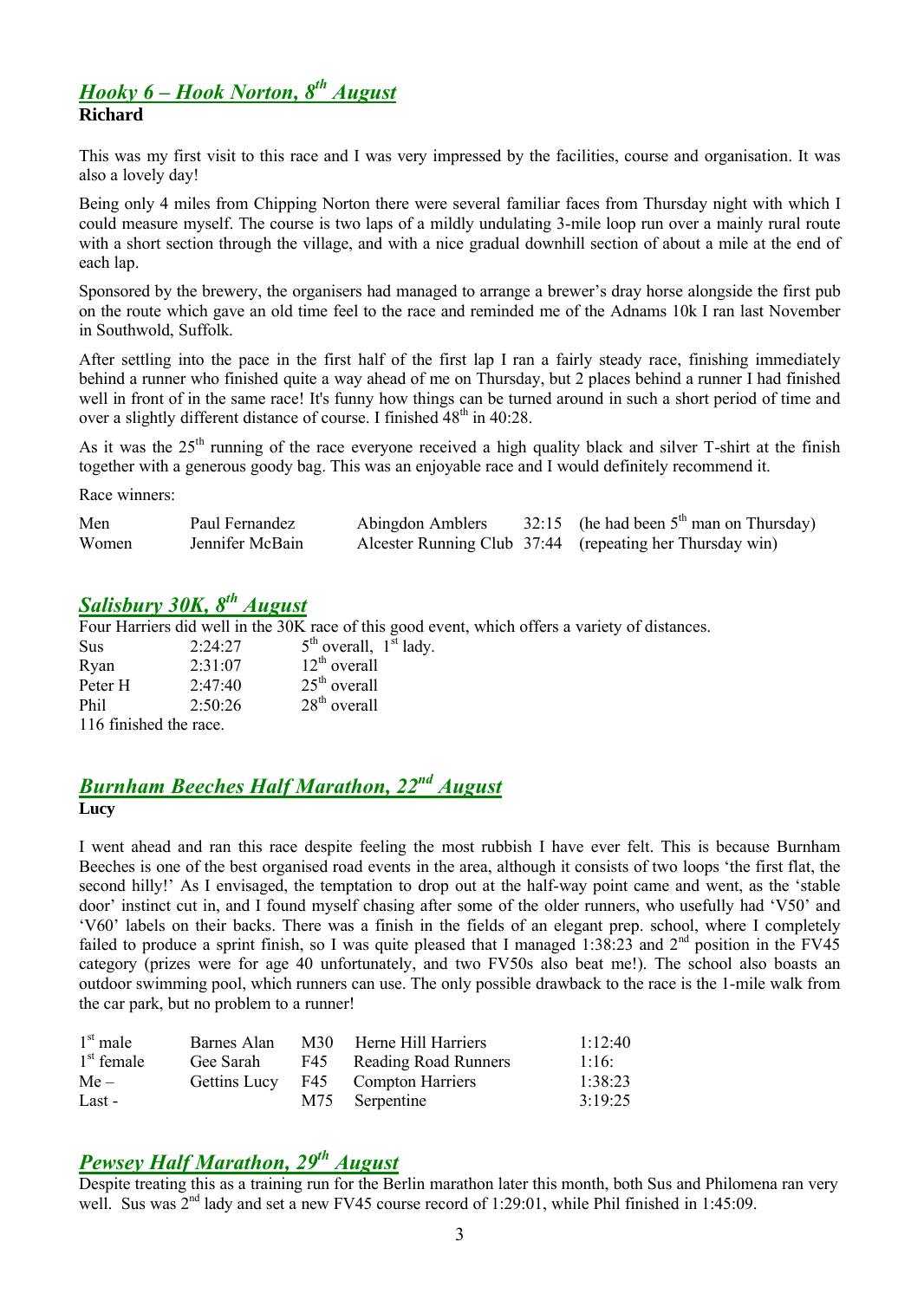## *Handicap Race*

#### **Sue**

August's Handicap Race was held around the off-road course. In Jan's absence, Gillian and Alison (who are recovering from injury and still injured, respectively) did an excellent job with the starting and time-keeping. For the race, eight regular Harriers were joined by Kirsty, making a welcome return to running with us, and Dan and Richard who have recently joined. Following a light rain shower before our warm-up, there was a gap in the clouds and we thought we would be able to race in the dry. How wrong we were! Half way through the race, the heavens opened. The off-road sections rapidly became very slippery, and there were big puddles all across the concrete road. Dan exceeded all expectations and won the race with a 40-second margin to claim the trophy, and Kirsty also surprised herself to take a good second spot. Both have now established start times for the next race. Fastest on handicap, and in third place, was Philomena who therefore gets the 7 championship points. Terry took 4<sup>th</sup>. Steve G just held off Sue, while a fast-finishing Richard passed Dick at the end. Lucy and Mo were next home with Martin, once again forced to take it easy, completing the field.

The next Handicap Race will be around the off-road route on 30<sup>th</sup> September.

| <b>Finish</b><br><b>Position</b> | <b>Position on</b> | <b>Name</b> | <b>Start time</b> | <b>Finish time</b> | <b>Actual time</b> | <b>Handicap</b><br><b>Beaten?</b> |
|----------------------------------|--------------------|-------------|-------------------|--------------------|--------------------|-----------------------------------|
|                                  | handicap           |             |                   |                    |                    |                                   |
|                                  |                    | Dan         | 3:32              | 17:51              | 14:19              | New Runner                        |
| 2                                | -                  | Kirsty      | 0:47              | 18:31              | 17:44              | New Runner                        |
| 3                                |                    | Philomena   | 2:36              | 18:40              | 16:04              | $-0:20$                           |
| 4                                |                    | Terry       | 4:49              | 18:55              | 14:06              | $-0:05$                           |
| 5                                | 3                  | Steve G     | 3:01              | 19:06              | 16:05              | $+0:06$                           |
| 6                                | 4                  | <b>Sue</b>  | 5:22              | 19:07              | 13:45              | $+0:07$                           |
| 7                                | -                  | Richard     | 5:22              | 19:12              | 13:50              | New Runner                        |
| 8                                | 5.                 | Dick        | 4:51              | 19:14              | 14:23              | $+0:14$                           |
| 9                                |                    | Lucy        | 5:19              | 19:36              | 14:22              | $+0:36$                           |
| 10                               | 6                  | Mo          | 0:10              | 21:15              | 21:05              | $+0:15$                           |
| 11                               | 8                  | Martin      | 6:42              | 21:49              | 15:07              | $+2:49$                           |

Mo retains his place at the top of the Handicap Championship table, but Terry is closing in, with Sue clear in third spot. Remember, at the end of the series in December, it is your best five scores which will count. So, if you've run more than five of the races, you can begin to drop your lower scores.

| Pos.                    | <b>Name</b>          | <b>Race points</b>           |                          |                          |                         |                          |                          |                          |                              |                          |                |
|-------------------------|----------------------|------------------------------|--------------------------|--------------------------|-------------------------|--------------------------|--------------------------|--------------------------|------------------------------|--------------------------|----------------|
|                         |                      | Race                         | Race                     | Race                     | Race                    | Race                     | Race                     | Race                     | Race                         | Race                     | <b>Total</b>   |
|                         |                      | 1                            | $\boldsymbol{2}$         | $\overline{\mathbf{3}}$  | $\overline{\mathbf{4}}$ | 5                        | 6                        | 7                        | 8                            | $\boldsymbol{9}$         | (best 5)       |
| $\mathbf{1}$            | Mo                   | 6                            | $\overline{7}$           | 6                        | $\overline{7}$          | $\mathbf{1}$             | $\overline{2}$           | $\overline{\phantom{a}}$ | $\blacksquare$               | $\overline{\phantom{a}}$ | 29(28)         |
| $\boldsymbol{2}$        | Terry                | $\overline{\phantom{0}}$     | $\overline{3}$           | 5                        | 6                       | 3                        | 6                        | $\blacksquare$           | $\overline{\phantom{a}}$     | $\overline{\phantom{a}}$ | 23             |
| 3                       | Sue                  | 5                            | $\mathbf{1}$             | $\overline{3}$           |                         | $\overline{7}$           | 4                        | $\blacksquare$           | ۰                            | $\blacksquare$           | (20)<br>21     |
| $\overline{\mathbf{4}}$ | Steve $\overline{G}$ | $\blacksquare$               | $\mathbf{1}$             | $\blacksquare$           | 3                       | 6                        | 5                        | $\blacksquare$           | $\overline{\phantom{a}}$     | $\overline{\phantom{a}}$ | 15             |
| $5=$                    | Meena                | ۰                            | ۰                        | $\overline{2}$           |                         | $\overline{4}$           | $\overline{7}$           | $\blacksquare$           | $\overline{\phantom{a}}$     | $\overline{\phantom{a}}$ | 14             |
| $5=$                    | Alison               | $\qquad \qquad \blacksquare$ | 6                        | $\overline{7}$           | 1<br>T.                 | -                        | $\overline{\phantom{0}}$ |                          |                              |                          | 14             |
| $7=$                    | Pete O               | $\overline{4}$               | $\mathbf{1}$             | ٠                        | 5                       | $\overline{3}$           | ۰                        | $\overline{\phantom{0}}$ |                              | $\overline{\phantom{a}}$ | 13             |
| $7=$                    | Dick                 | 3                            | 1                        | ٠                        |                         | 5                        | 3                        | $\blacksquare$           | $\overline{\phantom{0}}$     | $\blacksquare$           | 13             |
| 9                       | Lucy                 | $\overline{7}$               | ٠                        | ۰                        | $\overline{2}$          | ۰                        |                          | $\blacksquare$           | ۰                            | $\blacksquare$           | 10             |
| 10                      | Pete H               | ÷,                           | 5                        | ۰                        | 4                       | -                        | ۰                        | $\overline{\phantom{a}}$ | ٠                            | $\overline{\phantom{a}}$ | 9              |
| $11=$                   | Peter L              | -                            | $\overline{\phantom{a}}$ | 5                        | Ξ.                      | -                        | $\overline{\phantom{a}}$ |                          |                              |                          | 5              |
| $11=$                   | Gillian              | -                            | $\overline{4}$           | ٠                        | 1                       | $\overline{\phantom{0}}$ | ۰                        | $\blacksquare$           | ٠                            | $\overline{\phantom{a}}$ | 5              |
| 13                      | Martin               | -                            | $\overline{2}$           | ۰                        | -                       | $\mathbf{1}$             | $\mathbf{1}$             | $\blacksquare$           | $\overline{\phantom{a}}$     | $\overline{\phantom{a}}$ | 4              |
| 14                      | Francis              | $\sqrt{2}$                   | $\overline{\phantom{a}}$ | $\overline{\phantom{a}}$ | -                       | -                        | $\overline{\phantom{0}}$ | $\overline{\phantom{a}}$ | $\qquad \qquad \blacksquare$ | $\overline{\phantom{a}}$ | $\overline{2}$ |
| $15=$                   | Sarah                | $\overline{\phantom{0}}$     | -                        | 1<br>T.                  | ۰                       | ۰                        | ۰                        |                          |                              | ٠                        |                |
| $15=$                   | Bethan               | $\overline{\phantom{0}}$     | -                        | $\blacksquare$           | 1                       | -                        | ۰                        |                          |                              | ۰                        |                |
| $15=$                   | Steve S              | $\overline{\phantom{0}}$     | $\overline{\phantom{a}}$ | $\blacksquare$           | ۰                       | $\mathbf{1}$             | ۰                        | $\overline{\phantom{0}}$ | ٠                            | $\blacksquare$           |                |
| $15=$                   | Dan                  | $\qquad \qquad \blacksquare$ | ٠                        | $\overline{\phantom{a}}$ | ۰                       |                          | ۰                        | $\blacksquare$           | ٠                            | $\blacksquare$           |                |
| $15=$                   | Kirsty               | -                            | $\overline{\phantom{a}}$ | $\overline{\phantom{a}}$ | -                       | $\mathbf{1}$             | ۰                        |                          | -                            | $\overline{\phantom{a}}$ |                |
| $15=$                   | Richard              | $\qquad \qquad \blacksquare$ | -                        | -                        | -                       | $\mathbf{1}$             |                          |                          |                              |                          |                |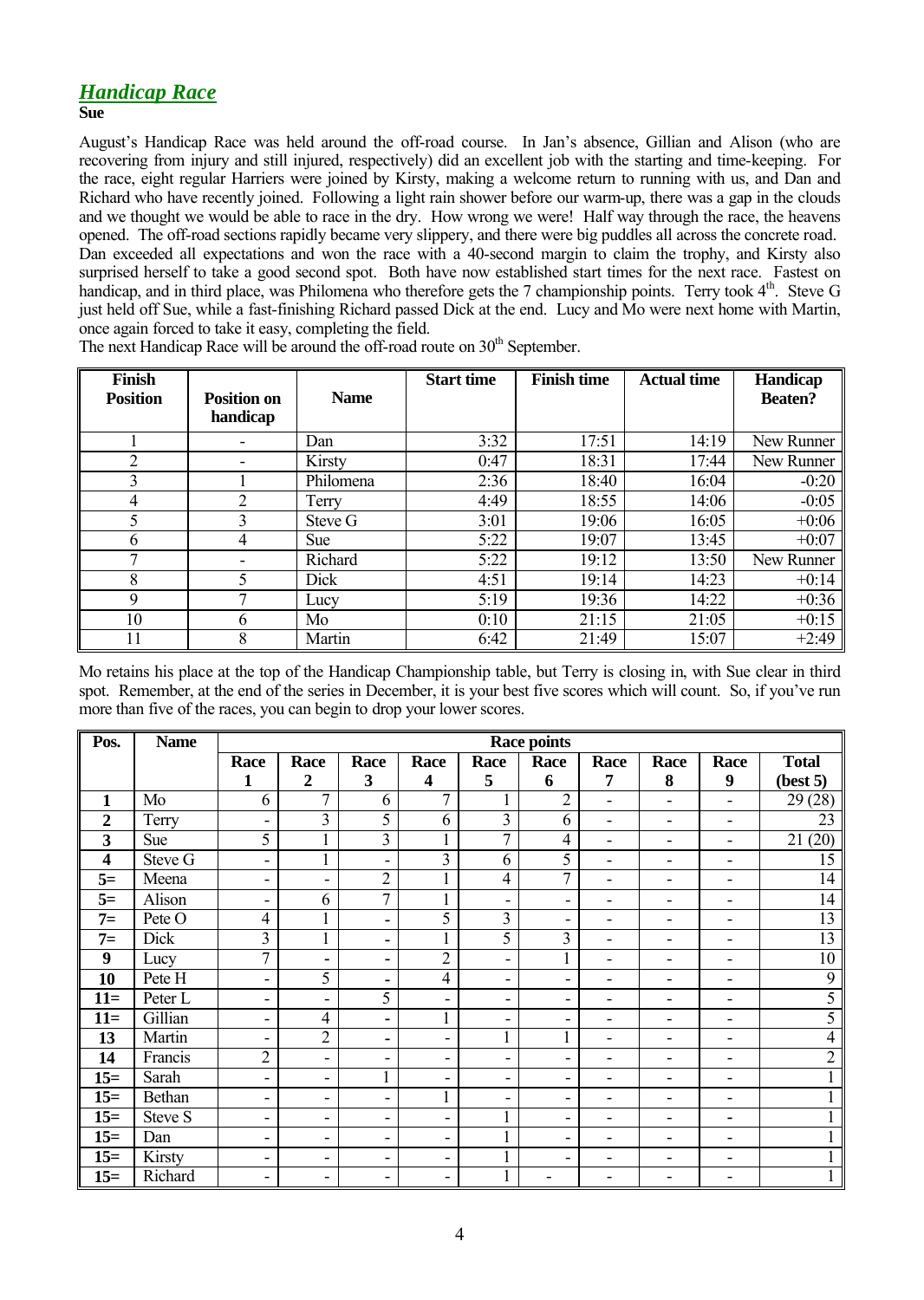### *Website update… http://www.comptonharriers.org.uk* **Mo**

### *Links of interest this month:*

Avoiding injury is a full-time job for runners. Experiencing stiffness, soreness and tightness is normal during training, but these should subside after about 10 minutes. Severe tightness or sharp pains that persist throughout the workout and after you finish could indicate something a little more serious, so if you experience this, decrease the intensity and distance and stop to do a full body stretch. To read about more tips on avoiding injury, just follow the link to a Runner's World article by GB sprinter Harry Aikines-Aryeetey … **http://tinyurl.com/38hxatj --**

#### *Fuel your body for optimum performance:*

Try starting your day off by eating one of these following well-balanced high-powered breakfasts:

- seasonal fruits with yogurt and a slice or two of whole grain bread;
- $\triangleright$  peanut butter on an English muffin;
- egg whites, whole grain toast and a banana.

It's also important to eat small portions of healthy foods every 2-4 hours to keep your body adequately fuelled for performance. Lunch should include some lean protein and complex carbohydrates.

Here are some simple tips for optimal performance:

- Even if you workout first thing in the morning, eat something small like a banana or a bowl of cereal before you head out.
- Keep a bag of almonds or nuts mixed with dried fruit nearby to snack on during the day. High protein snacks like nuts will help you ward off hunger and the inevitable sugar crashes that are caused by consuming only simple carbohydrates.
- Give yourself at least 30 minutes to digest your snack prior to your next workout. If you have a sensitive stomach you may need more time to let your stomach settle.
- $\blacktriangleright$  Keep a water bottle alongside you throughout the day and properly hydrate. Drop in some powdered sports drink mix in the bottle every few hours to keep your electrolytes replenished and balanced.
- Try to maintain a diet of whole foods like beans, nuts, lean meat, whole grain pasta and breads instead of processed foods such as commercial frozen dinners that contain high amounts of sugars, sodium and preservatives.
- Although you need healthy foods to properly fuel your body for your workouts, don't be afraid to reward yourself once in awhile with chocolate and other small luxuries!
- Keep a food log as well as a training log. Review the log from time to time to see how different foods impact on performance and calories consumed